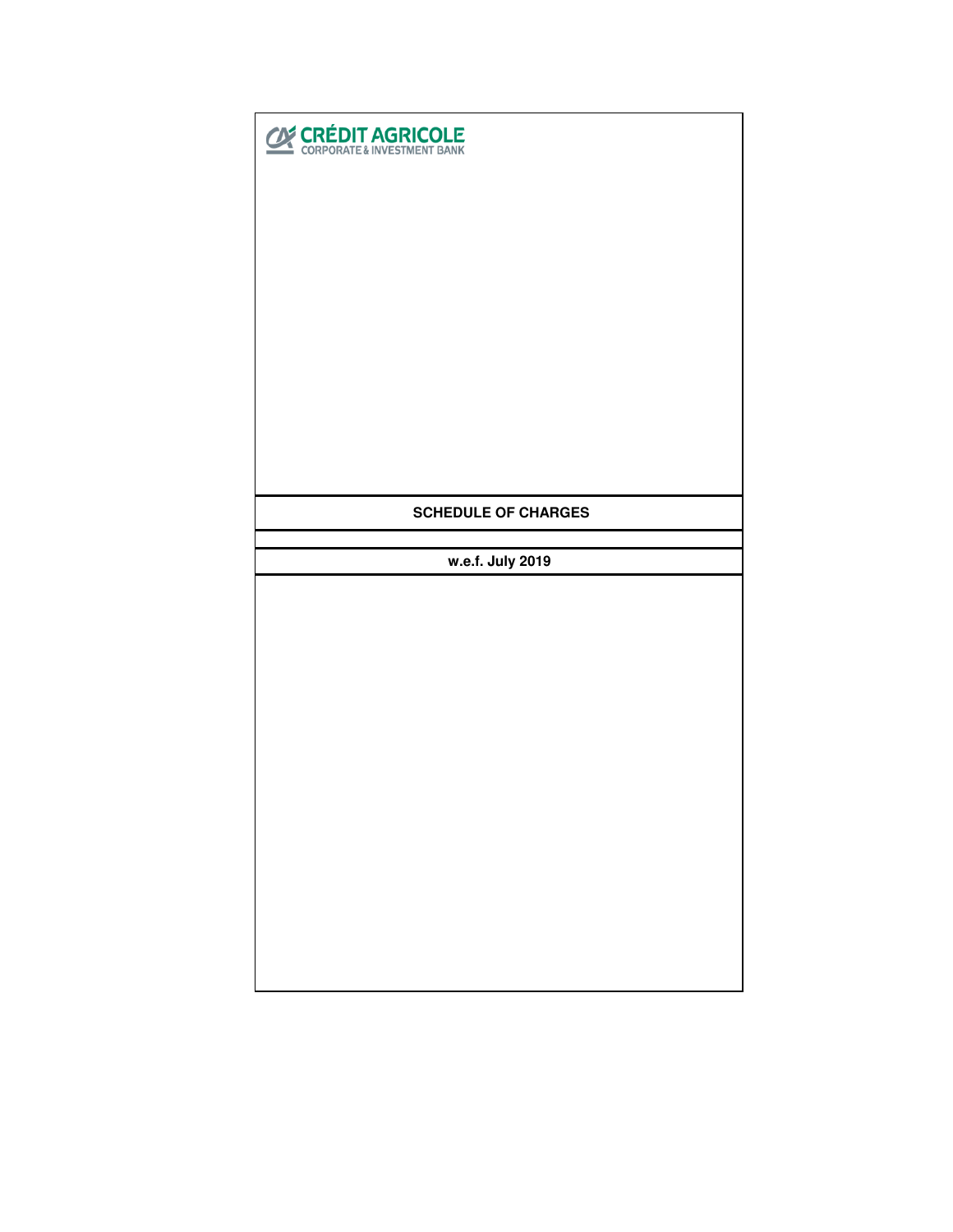

# **Schedule of Charges - Index**

| <b>Section</b>          | <b>Type of Transaction</b>                                   |  |  |  |  |
|-------------------------|--------------------------------------------------------------|--|--|--|--|
|                         |                                                              |  |  |  |  |
| Α                       | General                                                      |  |  |  |  |
| B                       | Remittances                                                  |  |  |  |  |
| $\overline{C}$          | Accounts Maintenance (Savings / Current Accounts)            |  |  |  |  |
| $\overline{\mathsf{D}}$ | <b>Export Letters of Credit</b>                              |  |  |  |  |
| E                       | Export Documentary Bills Purchased / Discounted / Negotiated |  |  |  |  |
| F                       | <b>Export Documentary Bills on Collection</b>                |  |  |  |  |
| G                       | <b>Issuance of Letters of Credit</b>                         |  |  |  |  |
|                         | 1 Import L/Cs                                                |  |  |  |  |
|                         | 2 Inland L/Cs                                                |  |  |  |  |
| н                       | Import Bills                                                 |  |  |  |  |
|                         | 1 Under L/C                                                  |  |  |  |  |
|                         | 2 Not Under LIC                                              |  |  |  |  |
|                         | <b>Inland Bills</b>                                          |  |  |  |  |
|                         | 1 Inward Bills                                               |  |  |  |  |
|                         | 2 Outward Bills                                              |  |  |  |  |
| J                       | <b>Outward Clean Instruments for Collection</b>              |  |  |  |  |
| K                       | Buyer's Credit                                               |  |  |  |  |
|                         | Guarantees                                                   |  |  |  |  |
|                         | <b>Client Guarantees</b><br>1                                |  |  |  |  |
|                         | 2 Correspondent Banking Guarantees                           |  |  |  |  |
| М                       | Communication and Handling Charges                           |  |  |  |  |
|                         | 1 Postage & Handling Charges                                 |  |  |  |  |
|                         | a. Foreign                                                   |  |  |  |  |
|                         | b. Domestic                                                  |  |  |  |  |
|                         | 2 SWIFT Charges                                              |  |  |  |  |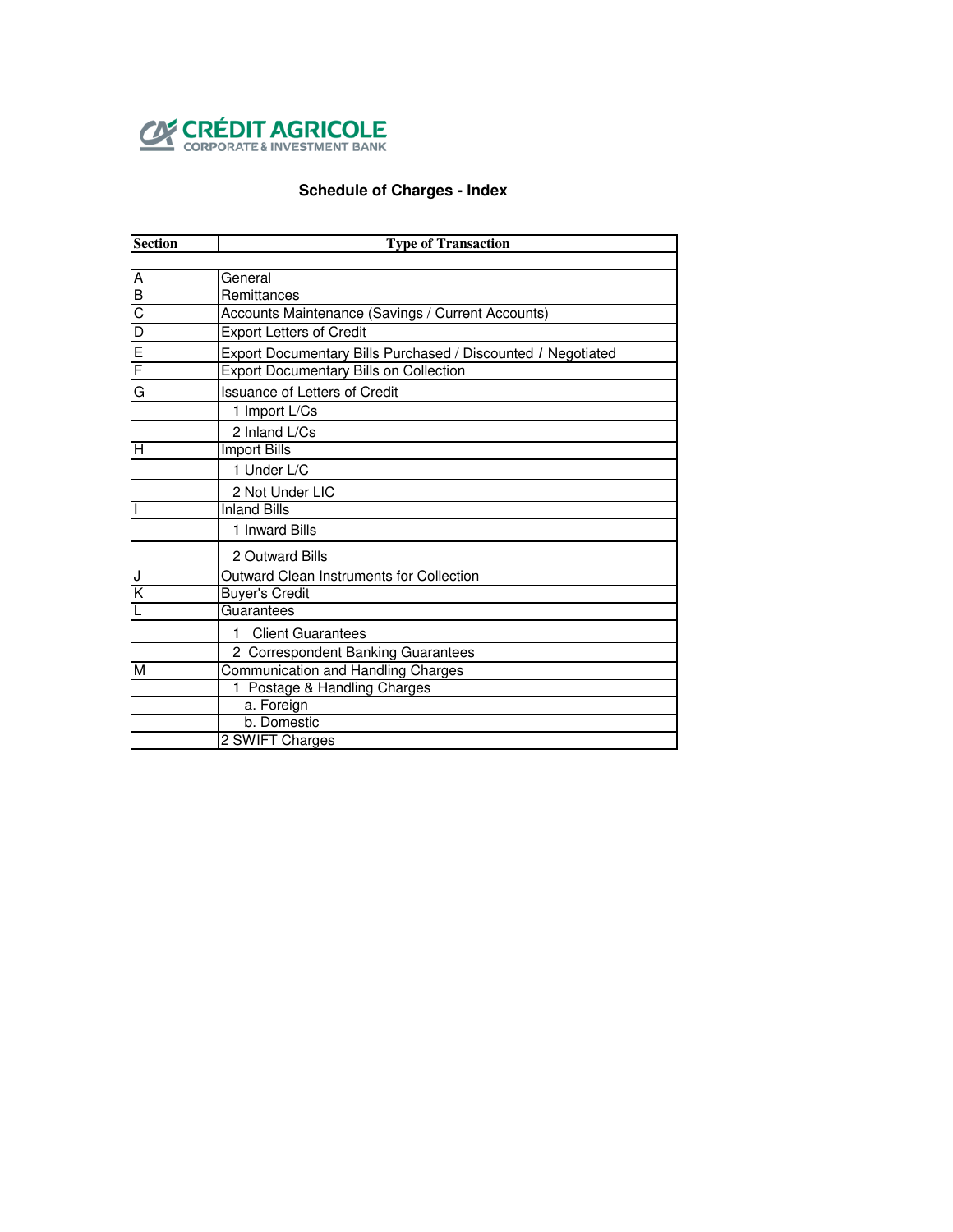

#### **A. General**

a. The following are the standard tariff to be applied to all transactions handled by the Bank

b. Where the clients have been sanctioned "Special Tariff' by the Commercial, approved by the Head

of the Department, the same will be applicable. The List of Clients with approved special tariff is provided in the Annexure

c. Applicable Service Tax and Educational Cess are to be collected In addition to the Standard /

Special Tariff except for Export L/C Advising and Amendment charges

d. RTGS & NEFT Charges have been waived for all clients wef July 1, 2019 as per RBI regulations.

| <b>Pariculars</b>                                                             |                                                      | <b>Tariffs</b>                   | Min      | <b>Max</b> |
|-------------------------------------------------------------------------------|------------------------------------------------------|----------------------------------|----------|------------|
|                                                                               | <b>B.</b> Remittances                                |                                  |          |            |
| Issue of Local Drafts! Mail Transfer/                                         | <b>Own Branches</b>                                  | Re.1.00 per Rs. 1,000            | Rs.100   | Rs.1,000   |
|                                                                               | <b>OtherCentres</b>                                  | Rs.2.50 per Rs. 1,000            | RS.1,000 | Rs.10,000  |
| Issue of Cashier Cheques / Payment Orders                                     |                                                      | Rs.750                           | Rs.750   |            |
| Foreign Currency Drafts - Issuance                                            |                                                      | Rs.1,000                         | Rs.1,000 | Rs.1,000   |
| Foreign Telegraphic Transfer (Outward)                                        |                                                      | Rs.1,000                         | Rs.1,000 | Rs.1,000   |
| Foreign Telegraphic Transfer (Inward)                                         |                                                      | Rs.500                           | Rs.500   | Rs.500     |
| Cancellation of Drafts / issue of Duplicate Drafts or Cashier                 |                                                      | Rs.1,000                         | Rs.1,000 | Rs.1,000   |
|                                                                               | C. Accounts Maintenance (Savings / Current Accounts) |                                  |          |            |
|                                                                               |                                                      |                                  |          |            |
| <b>Issue of Cheque Books</b>                                                  |                                                      | Rs.100 per book of 50 leaves     |          |            |
| <b>Internal Transfers</b>                                                     |                                                      | Rs.50 per transfer               |          |            |
| <b>Cheque Return Charges</b>                                                  | Own Cheques                                          | Rs1,000                          |          |            |
| (Note: No Charge for cheques returned for technical reasons) Deposited Cheque |                                                      | Rs.500                           |          |            |
| Issue of Duplicate Account Statement                                          | Within 6 months                                      | Rs.250 per month or part thereof | Rs.250   |            |
|                                                                               | More than 6 months                                   | Rs.500 per month or part thoreof | Rs.500   |            |
| Searching of Old records, per item                                            | Upto 12 months Old                                   | Rs.1,000                         |          |            |
|                                                                               | More than 12 months                                  |                                  |          |            |
|                                                                               | Old                                                  | Rs.2,500                         |          |            |
| Issue of Bank Certificates for Exports/Inward Remittances                     |                                                      | Rs.250 per Certificate           |          |            |
|                                                                               |                                                      | Rs.500 for First Certificate for |          |            |
| Certificate of Balance to auditors/ any other certificates                    |                                                      | current Financial year           |          |            |
| <b>Balance Confirmation</b>                                                   |                                                      | <b>NIL</b>                       |          |            |
| Recording of Stop Payment instructions                                        |                                                      | Rs.100 per cheque                |          |            |
|                                                                               | Dormant for more                                     |                                  |          |            |
| Dormant Account Charges                                                       | than one year                                        | Rs. 250 per quarter              |          |            |
| <b>Closure of Accounts</b>                                                    | At Bank's instance                                   | Rs.2,500                         |          |            |
|                                                                               | At client's instance                                 |                                  |          |            |
|                                                                               | within 1 year                                        | Rs.1,000                         |          |            |
|                                                                               |                                                      |                                  |          |            |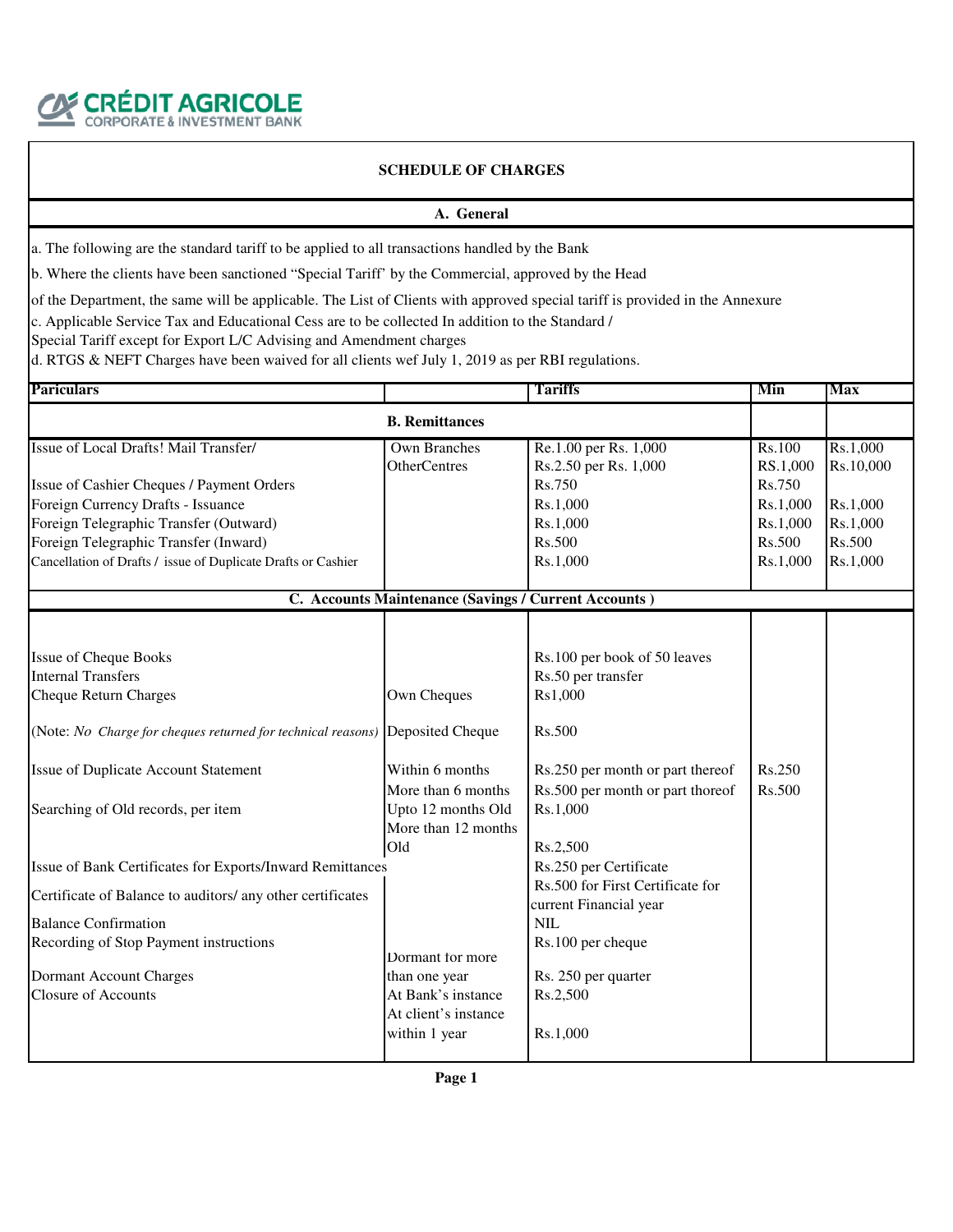

| <b>Pariculars</b>                                                |                                                               | <b>Tariffs</b>                                     | Min      | <b>Max</b>               |
|------------------------------------------------------------------|---------------------------------------------------------------|----------------------------------------------------|----------|--------------------------|
|                                                                  | D. Export Letters of Credit                                   |                                                    |          |                          |
| <b>Advising Letters of Credit</b>                                |                                                               | Rs.2,500 (USD 60) per LC                           |          |                          |
|                                                                  |                                                               |                                                    |          |                          |
| <b>Advising Amendments</b>                                       |                                                               | Rs.750 (USD 25) per Amendment                      |          |                          |
|                                                                  |                                                               | To be negotiated case by case, as                  |          | To be negotiated case by |
|                                                                  |                                                               | internal approvals required                        |          | case, as internal        |
|                                                                  |                                                               | depending on issuing bank /                        |          | approvals required       |
| <b>Confirmation Charges</b>                                      |                                                               | country / tenor etc.                               |          | depending on issuing     |
| <b>Transfer of Letter of Credit</b>                              |                                                               | Rs.2,500 per Transfer Advice                       |          |                          |
| Reimbursement Charges under L/C                                  |                                                               | Rs.2,500 per transaction                           |          |                          |
|                                                                  |                                                               |                                                    |          |                          |
|                                                                  | E. Export Documentary Bills Purchased /Discounted/ Negotiated |                                                    |          |                          |
| <b>Processing Charges</b>                                        | Foreign Currency /                                            |                                                    |          |                          |
|                                                                  | <b>INR Bill</b>                                               | Rs.2,500 per bill                                  |          | Rs.2,500 per bill        |
| <b>Overdue Export Bills</b>                                      |                                                               | Rs.250 per quarter per bill                        |          |                          |
|                                                                  |                                                               |                                                    |          |                          |
|                                                                  | <b>F. Export Documnatary Bills on Collection</b>              |                                                    |          |                          |
|                                                                  |                                                               |                                                    |          |                          |
| Processing Charges                                               | Foreign Currency Bill                                         | 0.0625% FIat                                       | Rs.1,000 |                          |
| <b>Overdue Export Bills</b>                                      |                                                               | Rs. 250 per bill per qtr                           |          |                          |
|                                                                  | <b>G. Issuance of Letters of CredIt</b>                       |                                                    |          |                          |
| 1. Import L/Cs                                                   |                                                               |                                                    |          |                          |
| <b>Commitment Charge</b>                                         | 0.15% for every qtr or part thereof                           |                                                    |          |                          |
|                                                                  | 0.15% for usance upto 10 days sight                           |                                                    |          |                          |
| <b>Usance Charges</b>                                            |                                                               | 030% for usance> 10 days sight upto 3 months sight | Rs.1,000 |                          |
|                                                                  |                                                               | 030% for first 3 months plus 0.075% per month      |          |                          |
|                                                                  | First INR 8 crores - Normal Rates as above                    |                                                    |          |                          |
| L/C amount exceeds INR 8 crores                                  |                                                               | Next INR 8 crores one half of above rates          |          |                          |
|                                                                  |                                                               | Balance amount: one forth of the above rates       |          |                          |
| Amendments                                                       | Validity Extension                                            |                                                    |          |                          |
|                                                                  |                                                               | Additional commitment+ usance                      |          |                          |
|                                                                  | Value Enhancement                                             | charges as per issuance for                        | Rs.1,000 |                          |
|                                                                  |                                                               | extension / enhancement / tenor                    |          |                          |
|                                                                  | <b>Tenor Increase</b>                                         | increases as applicable                            |          |                          |
|                                                                  | other than above                                              | Rs.2500                                            | Rs.2,500 |                          |
|                                                                  |                                                               |                                                    |          |                          |
| Revival of Expired L/C                                           | Charges as per issuance from date of expiry                   |                                                    | Rs.1,000 |                          |
| Cancellation of L/C (if there are no negotiations and no refund) |                                                               | Rs.2500                                            |          |                          |
|                                                                  |                                                               |                                                    |          |                          |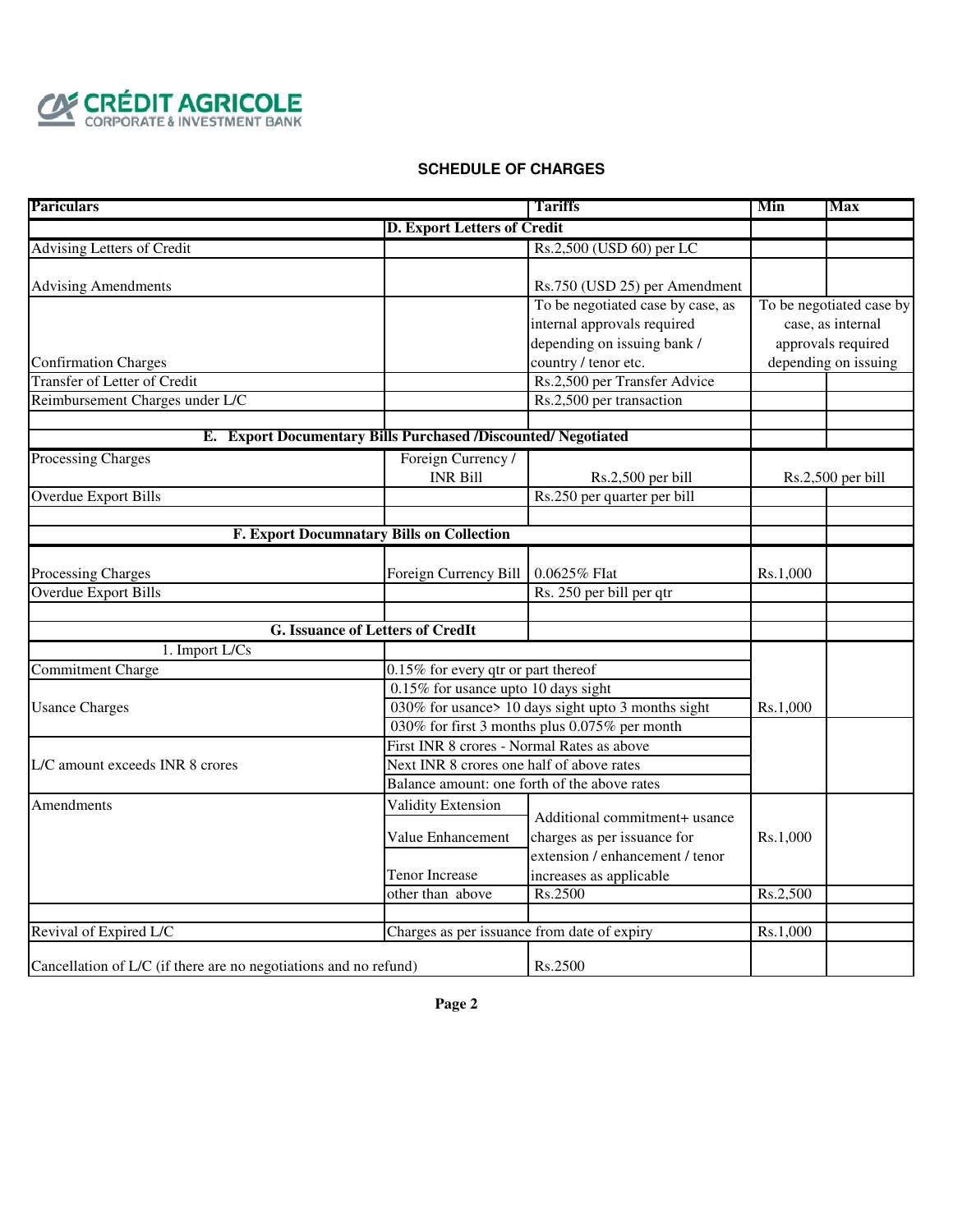

| <b>Particulars</b>                                               |                                                    | <b>Tariffs</b>                                                            | Min      | Max |
|------------------------------------------------------------------|----------------------------------------------------|---------------------------------------------------------------------------|----------|-----|
| <b>Inland L/Cs</b>                                               |                                                    |                                                                           |          |     |
| <b>Commitment Charges</b>                                        | 0.20% for every qtr or part thereof                |                                                                           |          |     |
|                                                                  |                                                    | $0.20\%$ for usance upto 7 days sight                                     |          |     |
| <b>Usance Charges</b>                                            | 0.40% for usance >7 days sight upto 3 months sight |                                                                           | Rs.5,000 |     |
|                                                                  |                                                    | 0.40% for first 3 month plus 0.20% per month In excess of                 |          |     |
|                                                                  | 3 months                                           |                                                                           |          |     |
| Amendments                                                       | Validity Extension                                 | Additional Commitment at 0.25 %                                           | Rs.1,000 |     |
|                                                                  | Value Enhancement                                  | per quarter for extension + Usance<br>charges as issuance for amt / tenor |          |     |
|                                                                  | Tenor Increase                                     | increase as applicable                                                    |          |     |
|                                                                  | Other than above                                   | Rs.1,000                                                                  | Rs.1.000 |     |
| Revival of Expired L/C                                           | Charges as per issunace from date of expiry        |                                                                           | Rs.1,000 |     |
| Cancellation of L/C (if there are no negotiations and no refund) |                                                    | Rs.2,500                                                                  |          |     |
|                                                                  |                                                    |                                                                           |          |     |
|                                                                  | <b>H. Import Bills</b>                             |                                                                           |          |     |
| Under L/C                                                        |                                                    |                                                                           |          |     |
| Bills retired within 10 days of receipt (sight bills) or         | 0.15 % If no exchange accrues to the Bank          |                                                                           |          |     |
| on due date                                                      | 0.25 % If no exchange accrues to the Bank          |                                                                           |          |     |
| Bills not paid on 10th day of receipt or on due date             | Additional 0.15%                                   |                                                                           |          |     |
| NOT Under L/C                                                    |                                                    |                                                                           |          |     |
| Acceptance / Co-acceptance of Drafts                             |                                                    | Usance charges as applicable for Import / Inland L/C                      | Rs.1,500 |     |
|                                                                  |                                                    |                                                                           |          |     |
|                                                                  | <b>I. Inland Bills</b>                             |                                                                           |          |     |
| <b>Inward Bills</b>                                              | Bills under L/C                                    | 0.25%                                                                     | Rs.2,000 |     |
|                                                                  | Bills Not under L/C                                | 0.25%                                                                     | Rs 2,500 |     |
| <b>Outward Bills</b>                                             | Bills under L/C                                    | 0.25%                                                                     | Rs 2,500 |     |
|                                                                  | Bills Not under L/C                                | 0.25%                                                                     | Rs 2,500 |     |

| <b>J. Outward Clean Instruments for Collection</b>                |                                |        |          |
|-------------------------------------------------------------------|--------------------------------|--------|----------|
| Collection charges for Local outstation Cheques and Drafts inside | $\text{Rs.}2.50$ per Rs. 1,000 | Rs.100 | Rs.2.500 |
| Collection charges for Foreign Cheques and Drafts                 | Rs.2.50 per Rs. 1,000          | Rs.500 |          |

| Buyer'<br>undertakıng<br>: with<br>Bank'<br>redit | $\sqrt{2}$<br>applicable<br>Import<br>Charges<br>TO <sup>1</sup><br>Isance<br>$\Omega$<br>. LJ<br>as<br>. |  |
|---------------------------------------------------|-----------------------------------------------------------------------------------------------------------|--|

| Guarantees                                   |                                                   |          |  |  |  |
|----------------------------------------------|---------------------------------------------------|----------|--|--|--|
| <b>Client Guarantees</b>                     |                                                   |          |  |  |  |
| Performance Guarantees (including Bid Bonds) | $0.50\%$ per gtr                                  | Rs.2.500 |  |  |  |
| <b>Payment Guarantees</b>                    | $0.75\%$ per gtr                                  | Rs.2.500 |  |  |  |
| Amendments                                   | Tariff as per issunace for extenstion/enhancement | Rs.1.000 |  |  |  |